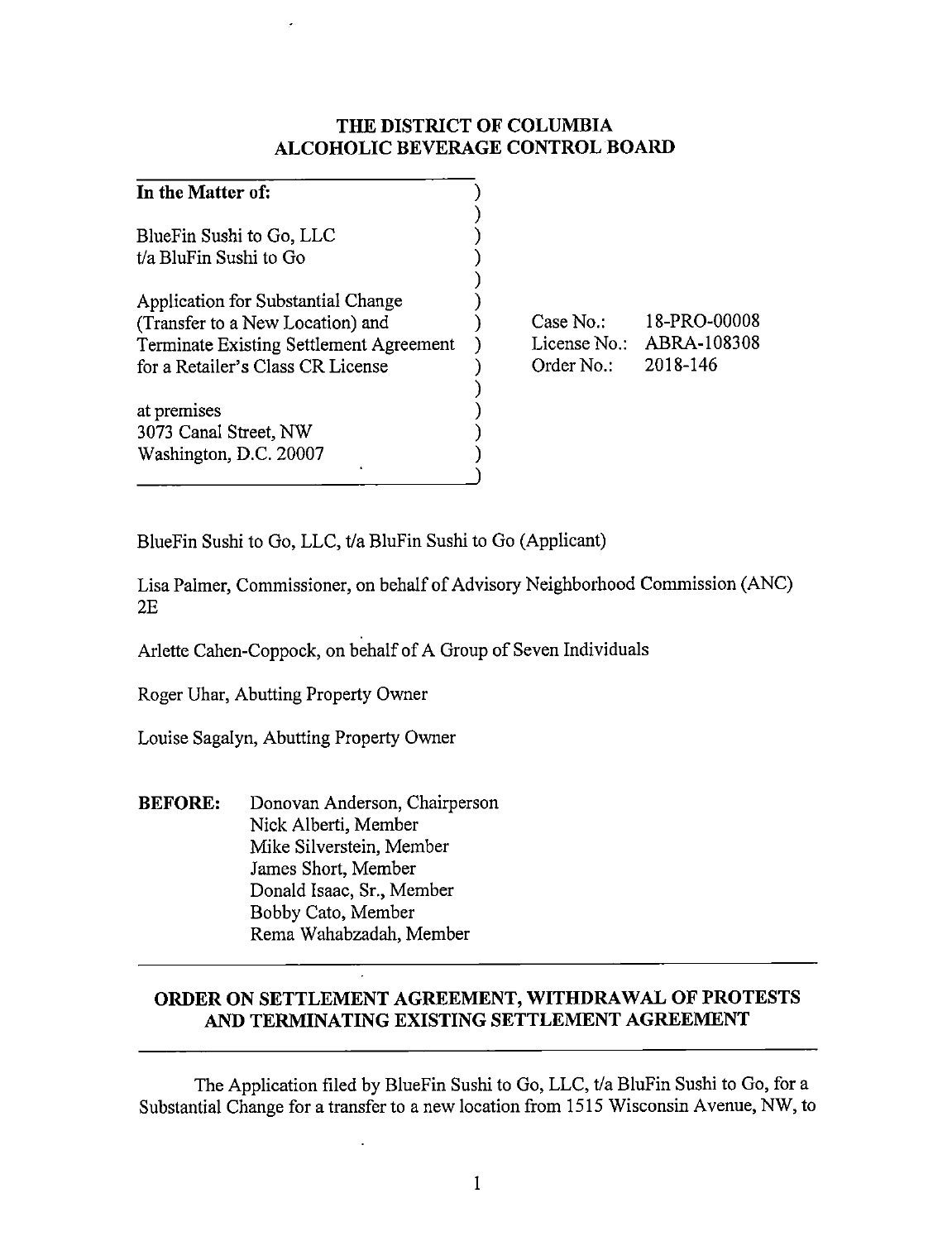3073 Canal Street, NW, of its Retailer's Class CR License, having been protested, came before the Alcoholic Beverage Control Board (Board) for a Roll Call Hearing on February 20, 2018, in accordance with D.C. Official Code§ 25-601 (2001).

The official records of the Board reflect that the Applicant, ANC 2E, a Group of Seven Individuals, Roger Uhar, and Louise Sagalyn have entered into a Settlement Agreement (Agreement), dated March 31, 2018, that governs the operation of the Applicant's establishment.

The Agreement has been reduced to writing and has been properly executed and filed with the Board. The Applicant; Commissioner Lisa Palmer, on behalf of ANC 2E; Arlette Cahen-Coppock, on behalf of the Group of Seven Individuals; Roger Uhar; and Louise Sagalyn; are signatories to the Agreement.

The Agreement constitutes a withdrawal of the Protests filed by ANC 2E, the Group of Seven Individuals, Roger Uhar, and Louise Sagalyn.

Furthermore, pursuant to D.C. Official Code  $\S$  25-317(b), the Board grants the Applicant's petition to terminate the existing settlement agreement, dated November 13, 2014, attached to the license at the location 1515 Wisconsin A venue, NW, Washington, D.C. *See Applicant Letter to ABC Board dated April 3, 2018.* 

Accordingly, it is this 4th day of April, 2018, **ORDERED** that:

- 1. The Application filed by BlueFin Sushi to Go, LLC, t/a BluFin Sushi to Go, for a Substantial Change for a transfer to a new location from 1515 Wisconsin Avenue, NW, to 3073 Canal Street, NW, of its Retailer's Class CR License, is **GRANTED;**
- 2. The Protests of ANC 2E, the Group of Seven Individuals, Roger Uhar, and Louise Sagalyn in this matter are hereby **WITHDRAWN;**
- 3. The above-referenced Settlement Agreement, dated March 31, 2018, submitted by the parties to govern the operations of the Applicant's establishment is **APPROVED and INCORPORATED** as part of this Order, except for the following modifications:

Subsection 1(b) (Hours of Alcohol Service) – The language "Hours of Service" shall be replaced with the language "Hours of Sale, Service, and Consumption."

Subsection 3(b) (Noise)  $-$  "§ 2(a)" shall be replaced with "§ 2(b)."

The parties have agreed to these modifications.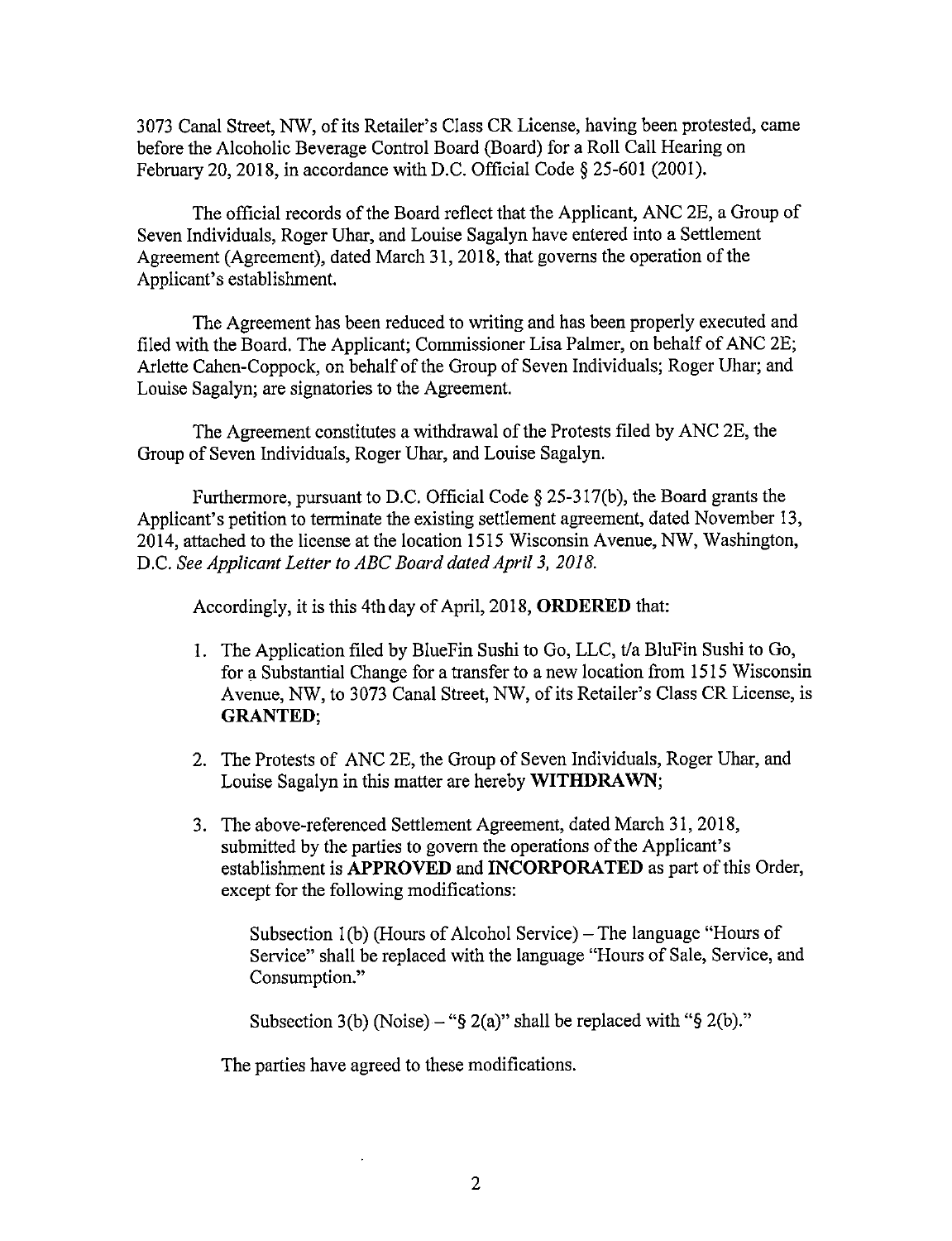4. The Settlement Agreement, dated November 13, 2014, attached to the license at the location 1515 Wisconsin Avenue, NW, Washington, D.C. is hereby **TERMINATED;** and

 $\ddot{\phantom{a}}$ 

 $\Box$ 

5. Copies of this Order shall be sent to the Applicant, ANC 2E, Roger Uhar, Louise Sagalyn, and Arlette Cahen-Coppock, on behalf of the Group of Seven Individuals.  $\mathbb{R}^2$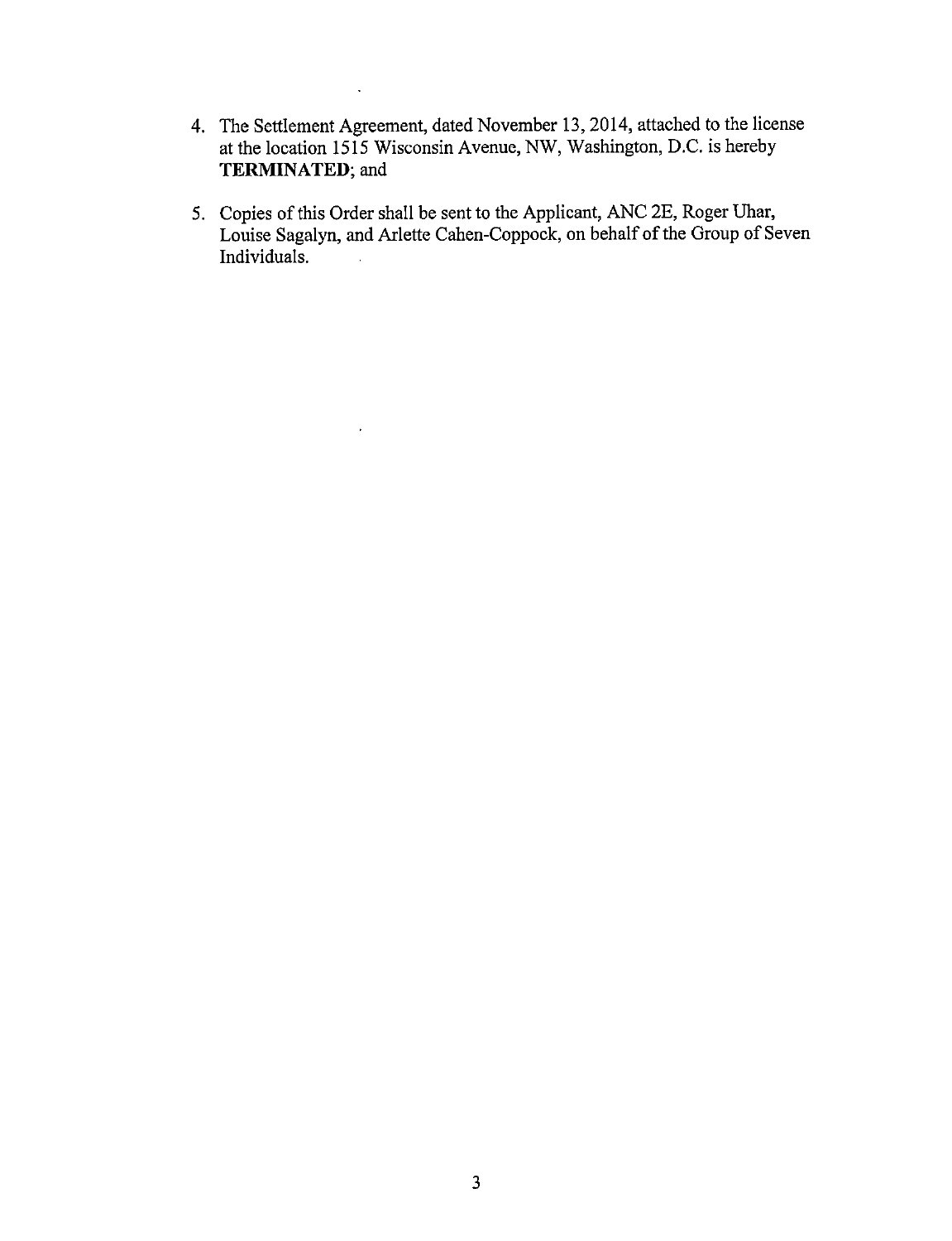District of Columbia

Alcoholic Beverage Control Board<br>
Donovan Anderson, Chairperson Donovan Anderson, Chairperson  $\bigcap$ Nor

Nick Alberti, Member

 $\mathscr{R}(\mathcal{A})$ Mike Silverstein, Member

James Short, Member

Donald Isaac Cato, Member **Bobby Rema Wahabzadah**, Member

Pursuant to D.C. Official Code  $\S$  25-433(d)(1), any party adversely affected may file a Motion for Reconsideration of this decision within ten (10) days of service of this Order with the Alcoholic Beverage Regulation Administration, 2000 14<sup>th</sup> Street, N.W., Suite 400S, Washington, DC 20009.

Also, pursuant to section 11 of the District of Columbia Administrative Procedure Act, Pub. L. 90-614, 82 Stat. 1209, D.C. Official Code §2-510 (2001), and Rule 15 of the District of Columbia Court of Appeals, any party adversely affected has the right to appeal this Order by filing a petition for review, within thirty (30) days of the date of service of this Order, with the District of Columbia Court of Appeals, 430 E Street, N.W., Washington, D.C. 20001; (202/879-1010). However, the timely filing of a Motion for Reconsideration pursuant to 23 DCMR § 1719. 1 (2008) stays the time for filing a petition for review in the District of Columbia Court of Appeals until the Board rules on the motion. See D.C. App. Rule 15(b) (2004).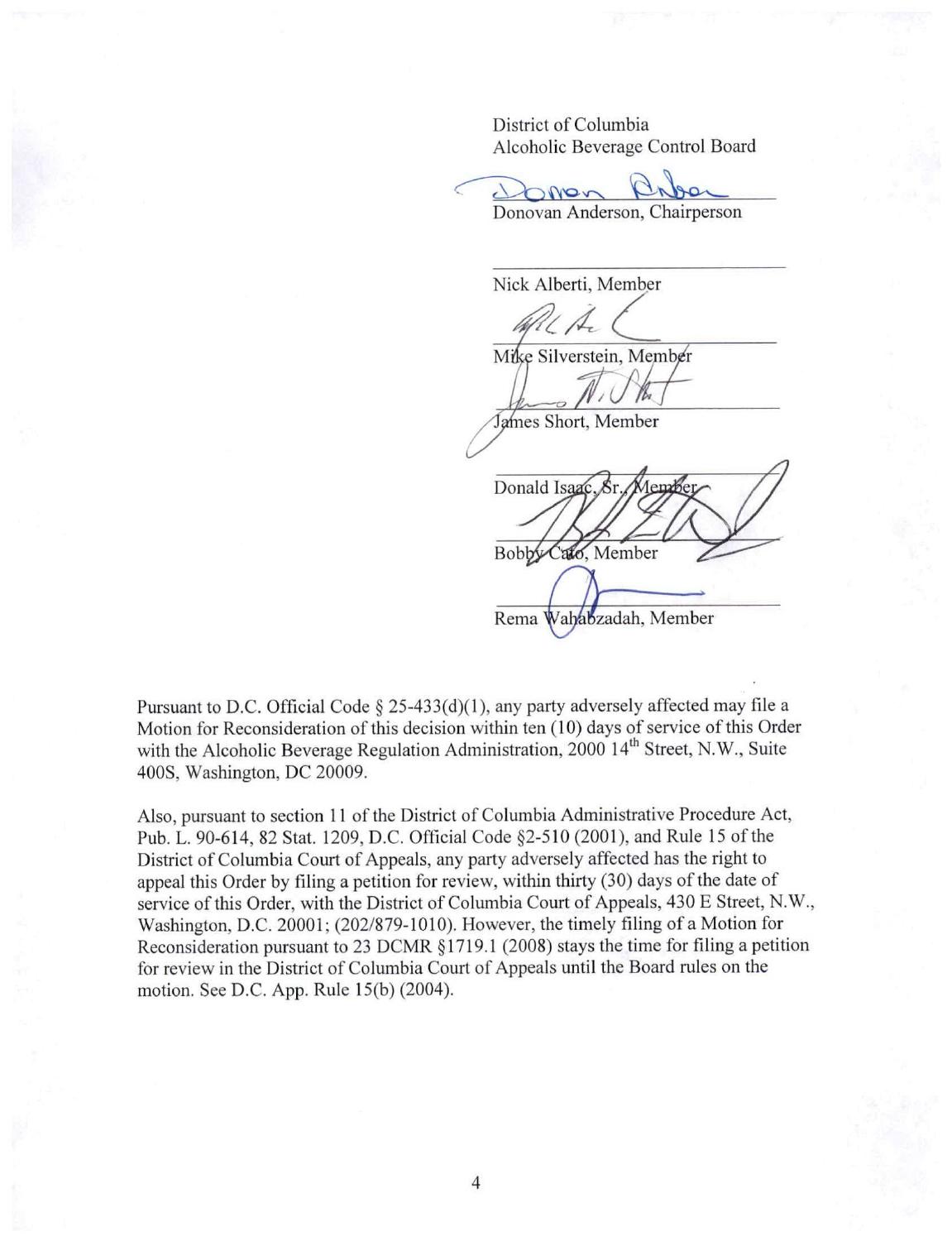### SETTLEMENT AGREEMENT

THIS SETTLMENT AGREEMENT ("Agreement") is made on this  $51<sup>57</sup>$  day of March  $2018$  by and between Bluefin Sushi To Go, LLC t/a Bluefin Sushi To Go ("Applicant") and Advisory Neighborhood Commission ("ANC 2E"), the Group of 7, and two abutting property owners (collectively, the "Protestants").

#### WITNESSETH:

WHEREAS, Applicant has filed an application with the District of Columbia f\lcoholic Beverage Control Board (ABC Board) to transfer license from 1515 Wisconsin A venue NW to 3073 Canal Street NW (Premises);

WHEREAS, ANC 2E has concerns about the effect of Applicant's operation on nearby residents;

NOW, THERFORE, in consideration of the mutual covenants and undertakings emorialized herein, the Applicant and ANC 2E hereby agree as follows:

1. Hours of Operation. Applicant agrees that its hours shall not exceed the following:

a. Hours of Operation:

Sunday through Thursday: 10:00am - 10:00pm Friday and Saturday:  $10:00$ am  $-11:00$ pm

b. Hours of Alcohol Service:

Monday through Thursday:  $11:00$ am  $-10:00$ pm Friday:  $11:00am - 11:00pm$ Saturday: 10:00am - 11 :00pm Sunday: 10:00am - 10:00pm

- 2. Cleaning. When Applicant endeavors to clean the Establishment between closing for the day and opening the next day, Applicant will take reasonable steps to begin cleaning the second and third floors within one hour of closing of the Establishment, and prior to cleaning the first floor.
- 3. Noise.
	- a. Establishment shall install soundproofing on the second floor to help mitigate sound transfer, including the sound of bass, into neighboring homes.
	- b. Prior to serving food and/or alcohol on the third floor of the Premises, Applicant shall install the same or equivalent soundproofing as noted in Section 2a on the third floor to help mitigate sound transfer, including the sound of bass, into neighboring homes.

<sup>I</sup>-----+-------------------------....... --------··--·••·-•"· -·

 $\mathcal{L} = \mathcal{L} \mathcal{L} = \mathcal{L} \mathcal{L} \mathcal{L} = \mathcal{L} \mathcal{L} \mathcal{L} \mathcal{L} \mathcal{L}$ 

Page 1 of 5

 $\vert$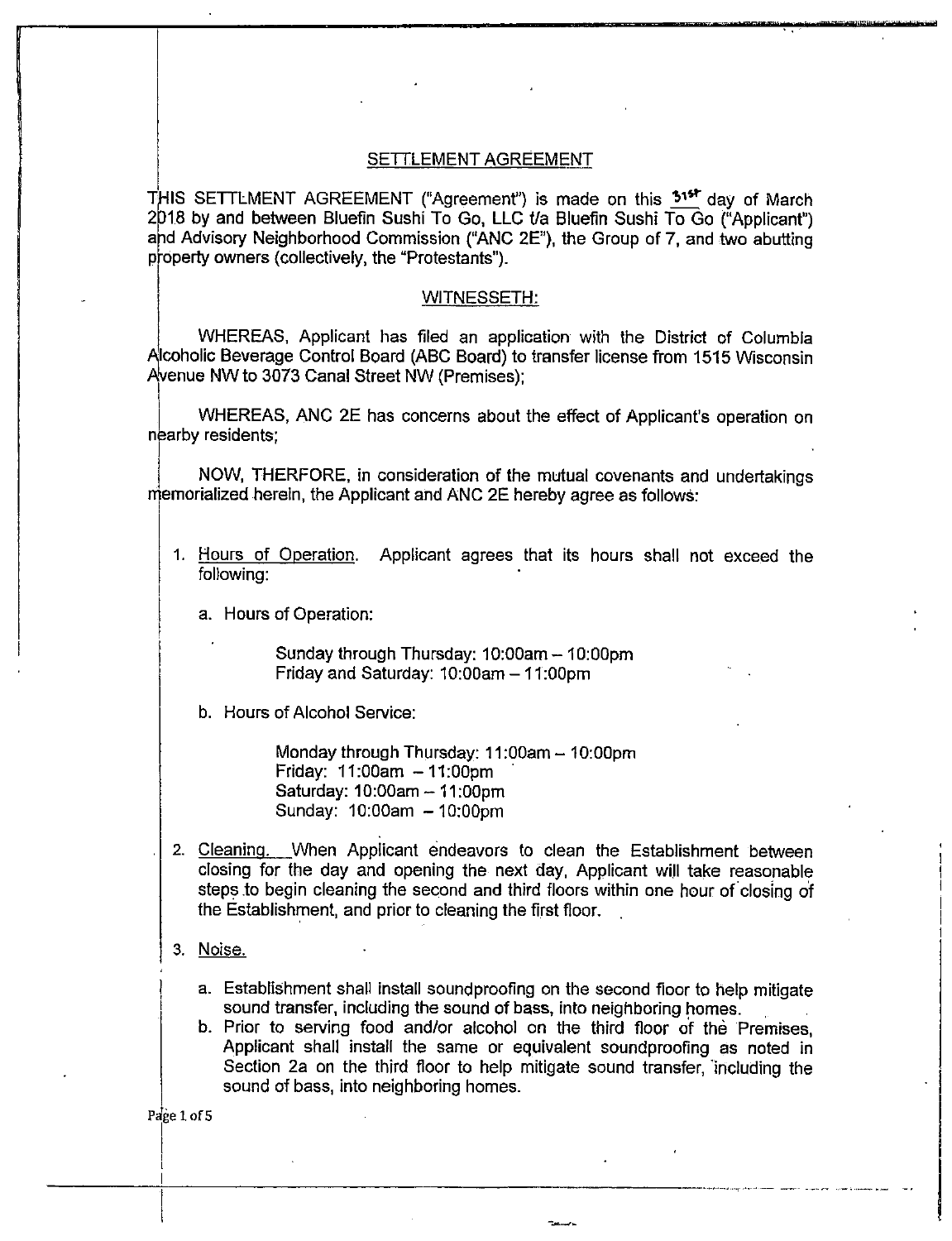- c. Applicant shall take reasonable measures to ensure that no music or noise, including voices, from inside the Establishment shall be audible either on the street in front of the Premises or in surrounding residences at any time;
- d. After 8pm, windows and doors of the premises will be kept closed except when persons are in the act of using the door for ingress to or egress from the premises
- e. Applicant shall present only recorded background music inside the Premises. Applicant shall not use a microphone to amplify voices at any time inside the Establishment.
- f. Applicant shall not play any music after the restaurant is closed.
- 2. Patrons and Employees.
	- a. Applicant shall take reasonable and immediate action to prevent its patrons and employees from causing unreasonable noise, disturbances or loitering immediately in front of or behind the premises.
	- b. Applicant shall maintain a clearly visible sign near the exit of the Premises which encourages its patrons and employees to be respectful of the surrounding neighbors and leave in a quiet, orderly manner.
- 3. Business.
	- a. No promoters will conduct business on the Premises;
	- b. Cover charges will never be collected to enter the Premises or partake in the Applicant's offerings;
- 4. Deliveries: Applicant shall inform all vendors that no deliveries are to be made through the alley behind the Premises. Furthermore, Applicant shall take reasonable steps to ensure that deliveries are not made from the back alley.
- 5. Trash.
	- a. All trash, refuse, recycling, etc. will be discarded and stored in the designated trash area in rodent resistant containers located in the rear alley; at all times, Applicant shall take reasonable measures to ensure that the Establishment's trash bins will be kept closed. Should there be too much trash to keep the refuse bin closed, the Establishment will add another bin for use within 15 days of noticing that the existing bin is overflowing. Establishment agrees that all trash and other refuse containers will remain closed at all times except for when trash is being added or removed into such containers
	- b. Applicant's employees shall not dispose of bottles or glass in a manner which creates noise audible outside of the premises between 8pm and 9am;
	- c. Trash pickup shall not occur between the hours of 10pm and 7am;
	- d. Applicant shall take reasonable steps to ensure that trash pickup occurs two times per week, except holidays;
	- e. Applicant shall take reasonable measures to keep the public and private space adjacent to the Premises free of litter, chewing gum, trash, and other

Page 2 of 5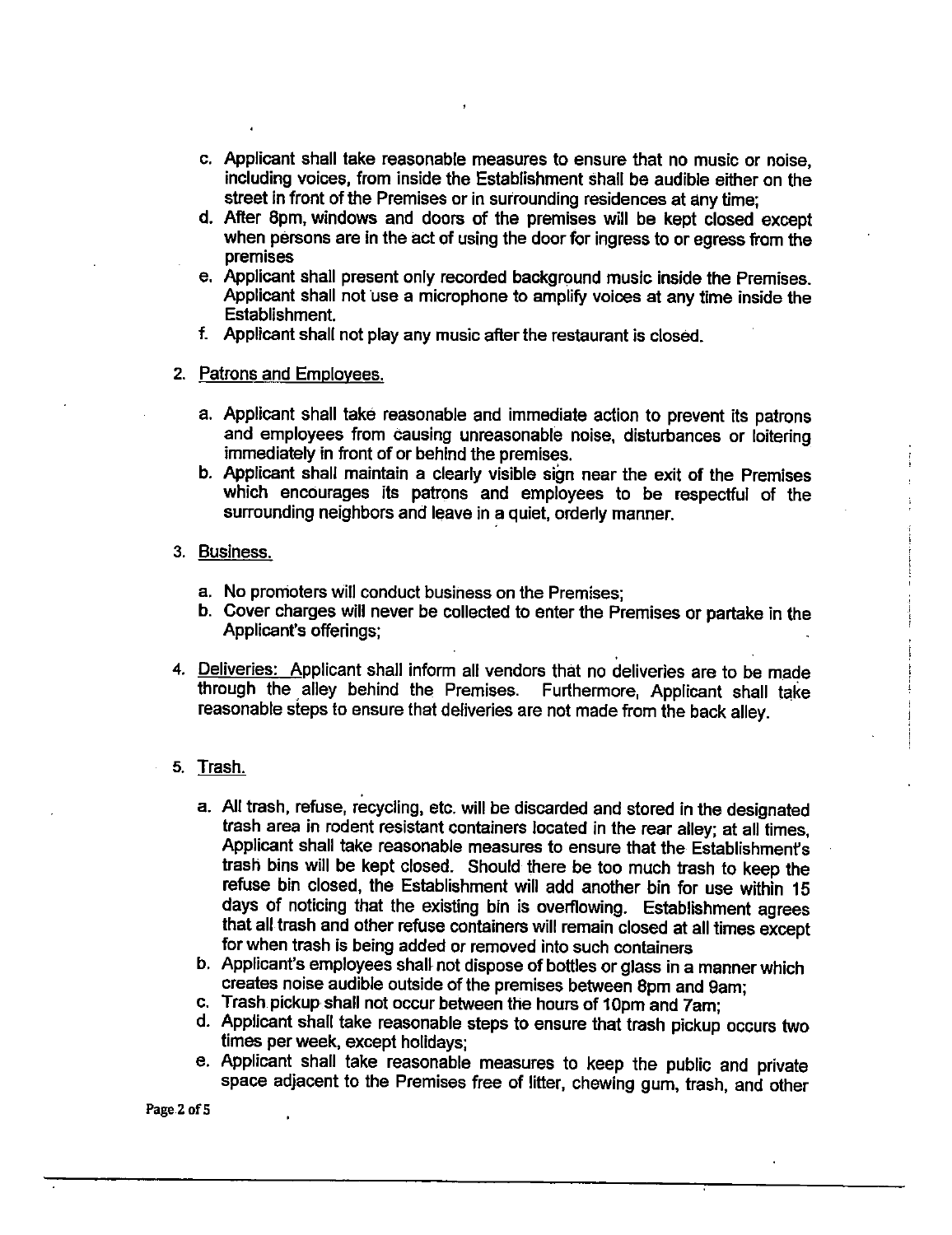debris in compliance with D.C. Code and Municipal Regulations. Applicant shall take reasonable measures to ensure that the public space adjacent to and in front of the premises is to be kept tidy at all times and litter is to be removed by the Applicant's staff at least once per day.

- f. Applicant shall enter into a pest control contract with a licensed pest control company containing commercially reasonable terms. Contracted control services shall be performed at least once a month.
- 6. Complaint Log. The Establishment's website will prominently feature the name and contact information for an individual to which any comments about the operation of the establishment may be addressed. Applicant shall keep every complaint on file for a minimum of three years from the date on which the complaint was made.
- 7. Exterior Lights. Applicant shall ensure that the exterior lighting does not shine in the direction of the neighboring residential properties.
- B. NOTICE AND OPPORTUNITY TO CURE: In the event that.either party believes that the other(s) materially breached any obligations under this Agreement, such party shall give written notice to the other(s) of the existence of the breach and the specific nature thereof. The party alleged to be in breach shall have thirty (30) days from the receipt of notice to cure the alleged breach (or if the breach relates to lighting shining into residences; or trash storage, the lesser of 72 hours or such shorter period as may be reasonable under the circumstances to immediately restore peace, order, and quiet). The Parties waive their entitlement to notice for breaches involving operation outside of the approved Hours of Operations or Hours of Sales & Service of Alcoholic Beverages; and where the breach relates to the "Noise" provisions of Sections 2 of this Agreement.

If the breach is not cured within the notice period-or, with respect to a breach which reasonably requires more than thirty (30) days to cure, efforts to cure the breach have not been commenced- failure should constitute cause for the ANG to file a complaint with the ABC Board pursuant to D.C. Official Code § 25-446(e) in order to enforce the provisions of the Agreement. In the case of a continuing violation, no notice or opportunity to cure need be provided for subsequent violations of this Agreement, following the initial provision of notice. Any notices required to be made under this Agreement shall be in writing and sent either via e-mail or U.S. mail, postage prepaid; to the Parties to this Agreement at the addresses below. Notice shall be deemed given as of the time of receipt or refusal of receipt.

Either party may change its notice address by written notice to the other. Failure to give notice shall not constitute waiver or acquiescence to the violation.

If to Applicant:

Bluefin Sushi To Go, LLC t/a Bluefin Sushi To Go

Page 3 of 5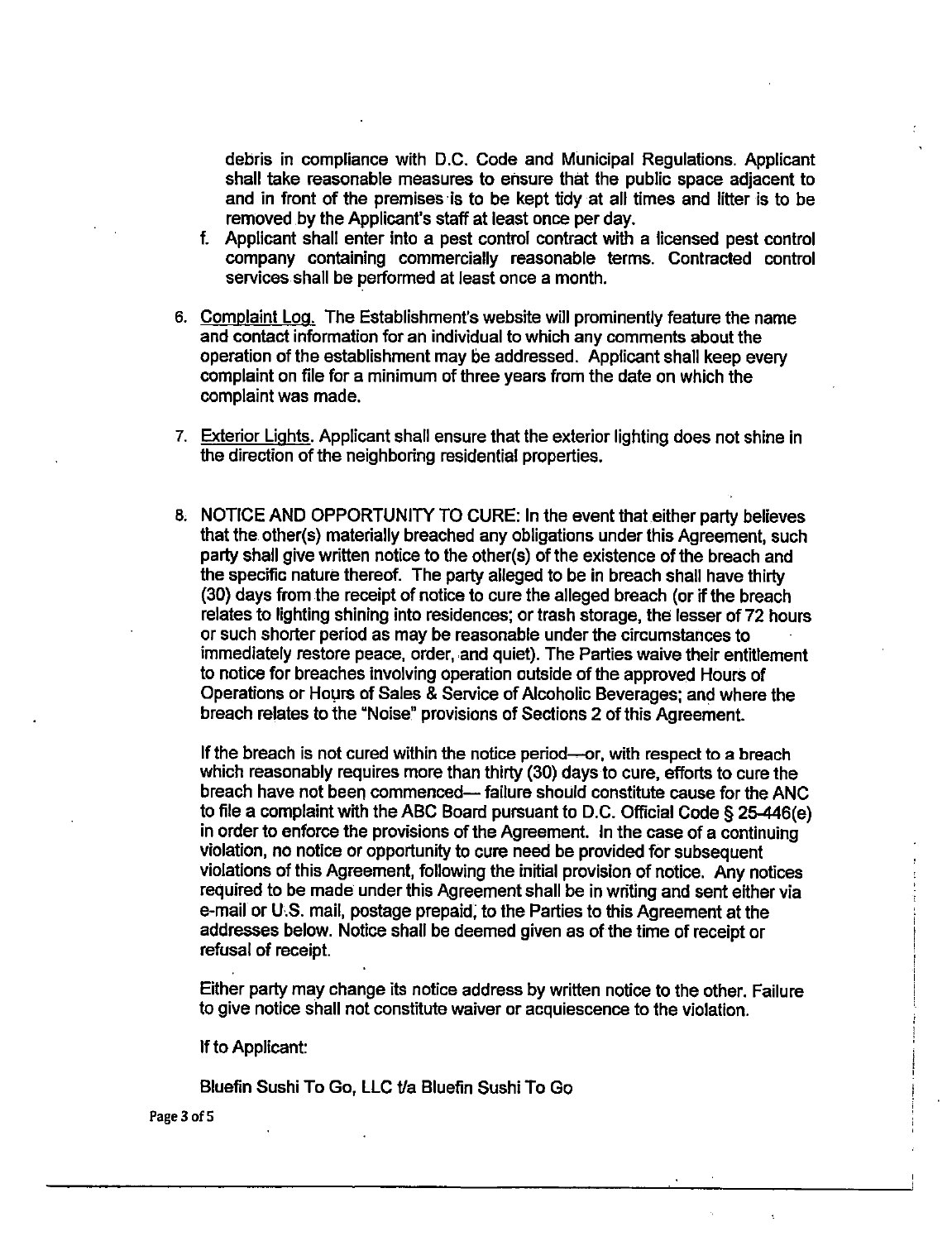3073 Canal Street, NW Washington, DC 20007 Attn: Sangjoon Kim Tel: 571-309-3385 Sangjoonkim72@gmail.com

If to ANC:

ANC2E 3265 S Street, NW Washington, DC 20007 Tel: (202) 724-7098 2e05@anc.dc.gov

9. Protest withdrawn. Upon execution of this Agreement by the Parties, the Protestants shall withdraw the protests of the Applicant's pending license application.

 $I\overset{\text{def}}{N}$  WITNESS WHEREOF, the parties have executed this Agreement as of the date and year first above written.

### Applicant:

Bluefin Sushi To Go, LLC t/a Bluefin Sushi To Go

By: Sangjoon Kim

**ANC:** 

ANC<sub>2E</sub>

By: Lisa Palmer, SMD2E05 12-6 dem

**Abutting property owner:** 

By: Roger Uhar  $\lambda$  alber

**Abutting property owner:** 

By: Louise Sagalyn Page 4 of 5